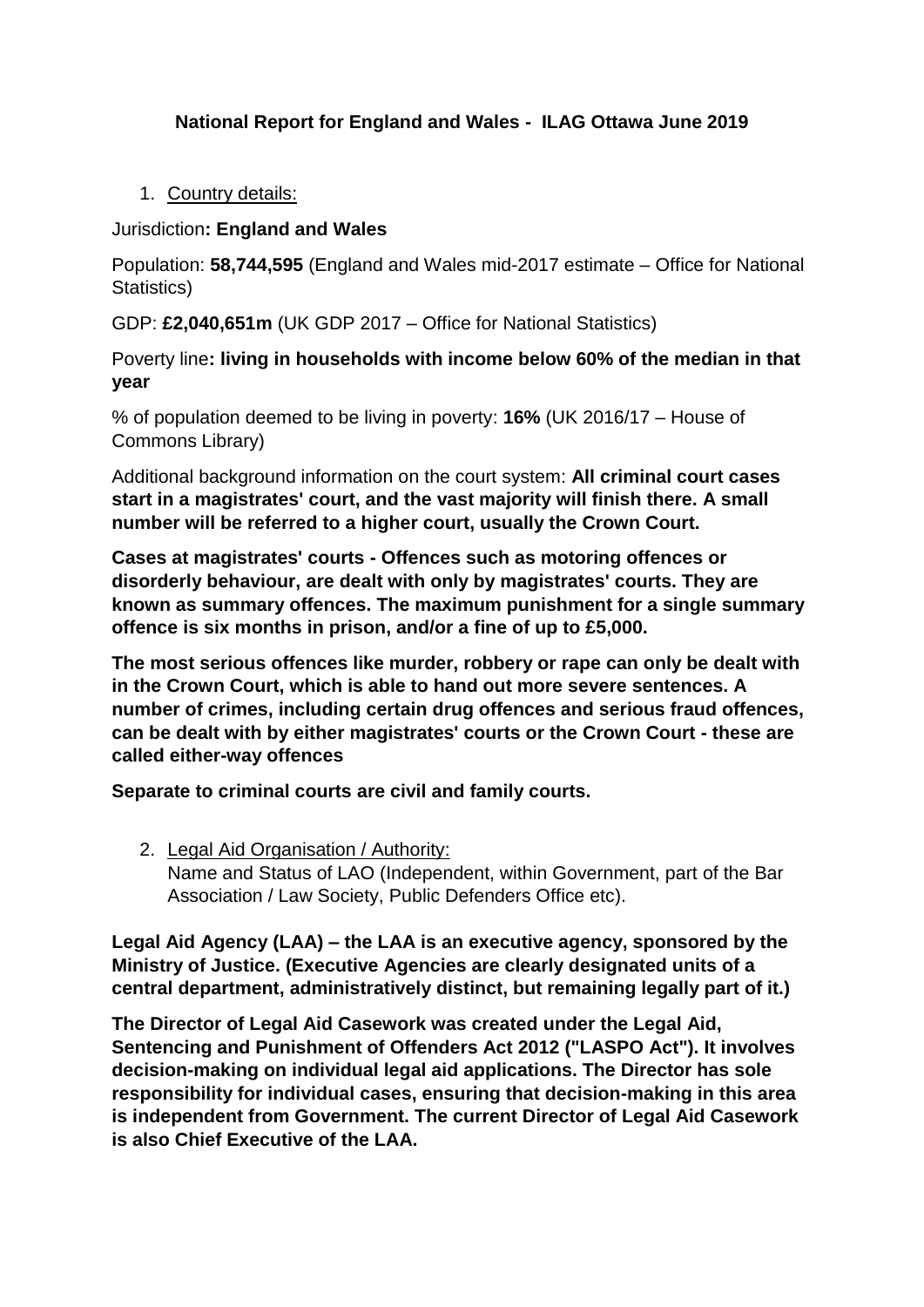Delivery method (salaried, private profession, paralegals etc. Please give numbers for each sector. If mixed please give the division of labour and balance of the mix).

**Legal aid services in England and Wales are delivered through solicitor firms, not-for-profit organisations, mediators and barristers who are paid by the LAA to do legal aid work. Generally those providing legal aid will need to hold a legal aid contract, administered by the LAA. Telephone services are also provided for civil legal advice, and by the defence solicitor call centre (DSCC). The LAA does not collect information on individuals, but firms and offices:**

| <b>Contract</b>                         | <b>Firms/Providers Offices</b> |       |
|-----------------------------------------|--------------------------------|-------|
| 2017 Standard Crime Contract            | 1,194                          | 1,799 |
| 2018 Standard Civil Contract            | 1,446                          | 2,419 |
| 2018 Standard Civil Contract (mediation |                                |       |
| only)                                   | 178                            | 180   |
| Civil Legal Advice (telephone only)     | 9                              | 10    |
| <b>Public Defender Service</b>          |                                |       |

**England and Wales have a small Public Defender Service in areas where other methods were not available. It provides defence advice and representation in all types of criminal cases, and can be instructed by anyone if the client is in receipt of legal aid. PDS operates across four offices, employs six accredited police station representatives and has a headcount of 24 duty solicitors and 25 advocates, including five QCs.**

What payment methods are used to recompense any private lawyers in your system (e.g. contract, fixed fee, hourly rate, part pro bono, etc)?

**The legal aid schemes require various types of contract covering different types of work. They are a combination of fixed fees and hourly rates. In a small number of cases the work has been price competed (this is for some of the telephone contracts). Rates of pay for most cases are set out in Remuneration Regulations and decided by the Lord Chancellor, not the Legal Aid Agency.**

3. Budget and Spend:

Please give the budget for Publicly Funded Legal Services / Legal Aid in your jurisdiction for the last two vears. If possible show the actual expenditure broken down by civil, criminal, initial advice:

|                  | Legal aid spending (Emillion) |              |              |       |  |  |  |
|------------------|-------------------------------|--------------|--------------|-------|--|--|--|
| <b>Financial</b> |                               | <b>Total</b> |              |       |  |  |  |
| Year             | Criminal                      | legal        | Central      | legal |  |  |  |
|                  | legal aid                     | aid          | <b>Funds</b> | aid   |  |  |  |
| 2016-17          | 889                           | 675          | 45           | 1,610 |  |  |  |
| 2017-18          | 887                           | 707          | 48           | 1,641 |  |  |  |

# **Legal aid spending (£million)**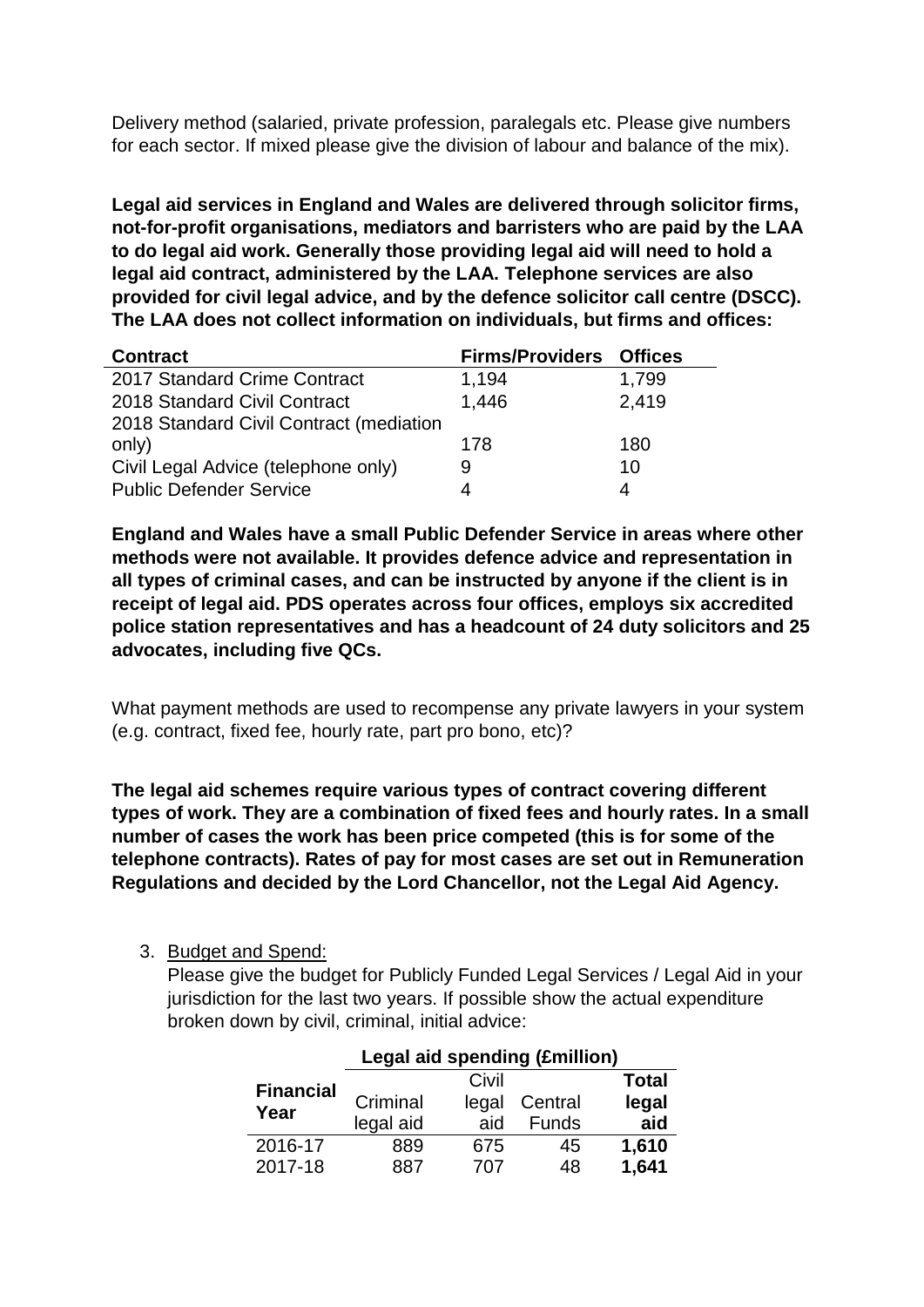Please indicate the proportion of the legal aid budget that is funded by (a) central / Federal Government (b) Local or state government:

## **100% central government**

Is your legal aid budget demand led, capped, uncapped or a mixture? (Please elaborate):

## **Demand led – demand for legal aid is broadly driven by demand in the justice system more widely, particularly in criminal and public family law.**

4. Scope, Caseload and Eligibility: What restrictions on scope are there for civil and criminal legal aid and for initial advice in your jurisdiction?

**Legal aid is available for the following:**

- **you've been accused of a crime, face prison or detention**
- **you've been arrested, charged or questioned by the police**
- **homelessness or losing your home, or if it's in serious disrepair**
- **protecting yourself or your child from abuse or harassment, for example domestic violence or forced marriage**
- **poor quality care you or a family member are getting due to age, disability or special educational needs**
- **needing advice on finances, children or divorce if you've been in an abusive relationship**
- **a child in your family being at risk of being taken into care**
- **family mediation, for example if you're separating or getting a divorce**
- **discrimination**
- **challenging the way the government has made a decision about you**
- **seeking asylum or if you've been the victim of human trafficking**
- **needing representation at a mental health tribunal or inquest**
- **appealing a decision made by the social security tribunal about your benefits on a point of law to the Upper Tribunal, Court of Appeal or Supreme Court**

**Applicants may be able to get legal aid in other exceptional cases, if they can show that being refused legal aid would infringe their rights under the European Convention on Human Rights (ECHR), or their EU rights to legal representation.**

Total number of applications and grants for the last two years. Please break down by civil, criminal and initial advice as well as by year.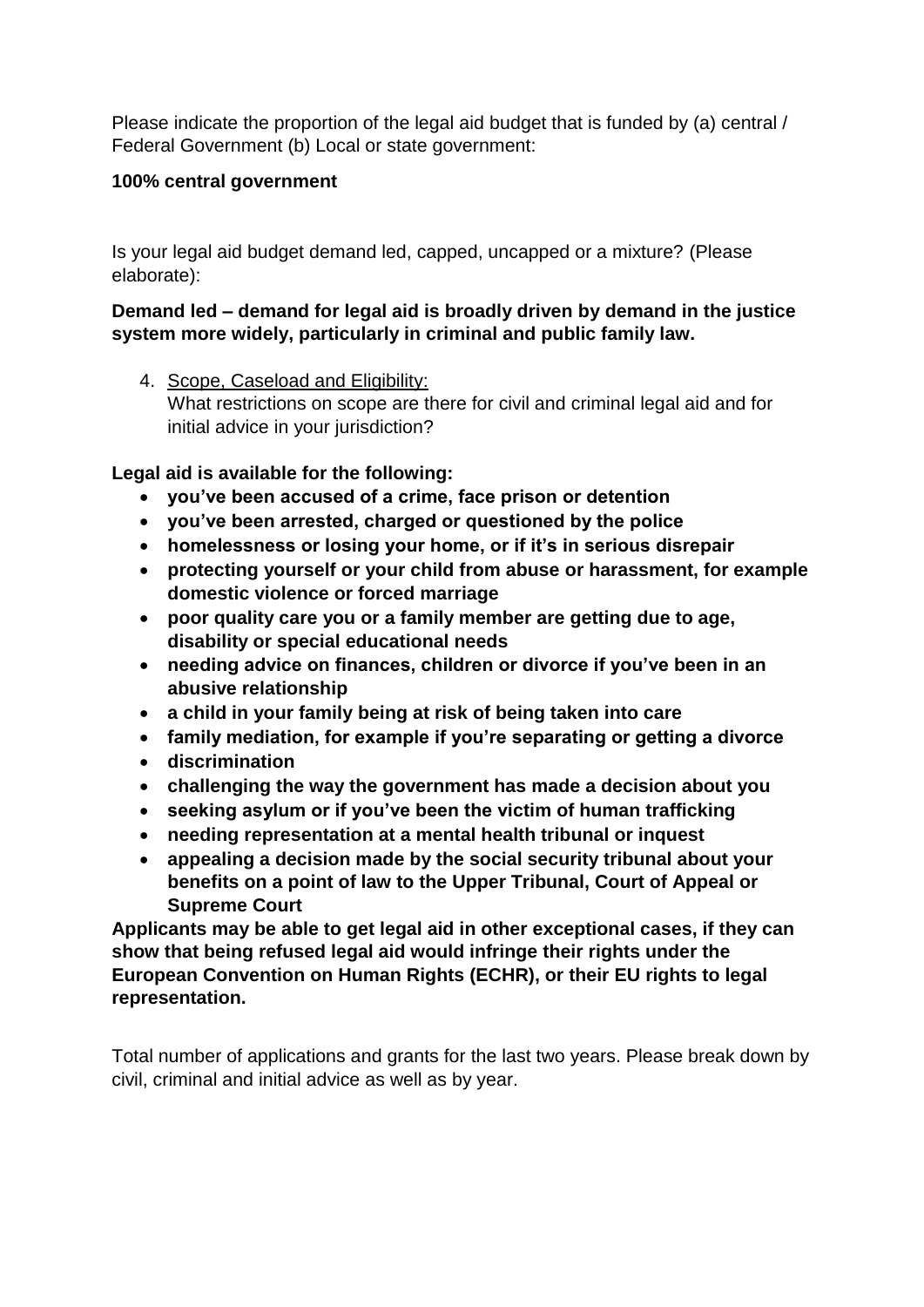#### **Case numbers**

|                      | <b>Civil</b><br>applications | <b>Granted</b> | <b>Magistrates</b><br>criminal<br>applications | <b>Granted</b> | Crown<br>criminal<br>applications | <b>Granted</b> |
|----------------------|------------------------------|----------------|------------------------------------------------|----------------|-----------------------------------|----------------|
| 2016-<br>17 $(r)$    | 116,540                      | 108,800        | 274,805                                        | 259,703        | 99,860                            | 99,272         |
| $2017 -$<br>18 $(r)$ | 116,604                      | 109,239        | 248,252                                        | 234,854        | 95,251                            | 95,134         |

Proportion of the population eligible for civil legal aid and/ or initial Advice. Eligibility limits for criminal legal aid.

**Given the complications in the means test, estimating eligibility across the population is difficult.**

**To be eligible for criminal legal aid in the magistrates' court, you must have a gross income below £22,325 per year, and disposable income below £3,398 a year.**

**To be eligible for criminal legal aid in the Crown Court, you must have gross income below £12,475 a year, disposable income below £37,500 a year,** *.]*

Are means tested contributions part of your (a) civil (b) criminal (c) initial advice eligibility requirements?

**Both civil and criminal legal aid involves means tests and contributions dependant on the income and capital assets of the applicant.** 

**For civil legal aid representation, applicants are ineligible if their gross income is over £2,657 per month. If applicants' disposable monthly income exceeds £733 or their capital exceeds £8,000, they are also ineligible. Those who fall within these thresholds are eligible for legal aid but may need to contribute towards their costs if their disposable income exceeds £315 per month or their disposable capital exceeds £3,000. Anyone whose income or capital is below these amounts do not make contributions.**

**Where contributions are payable, these are fixed according to a sliding scale. In calculating an applicant's capital, there is an equity disregard of £100,000 applied to the applicant's interest in their main property.**

**Applicants in receipt of certain welfare benefits automatically pass the disposable income test but still need to be assessed in respect of their capital.**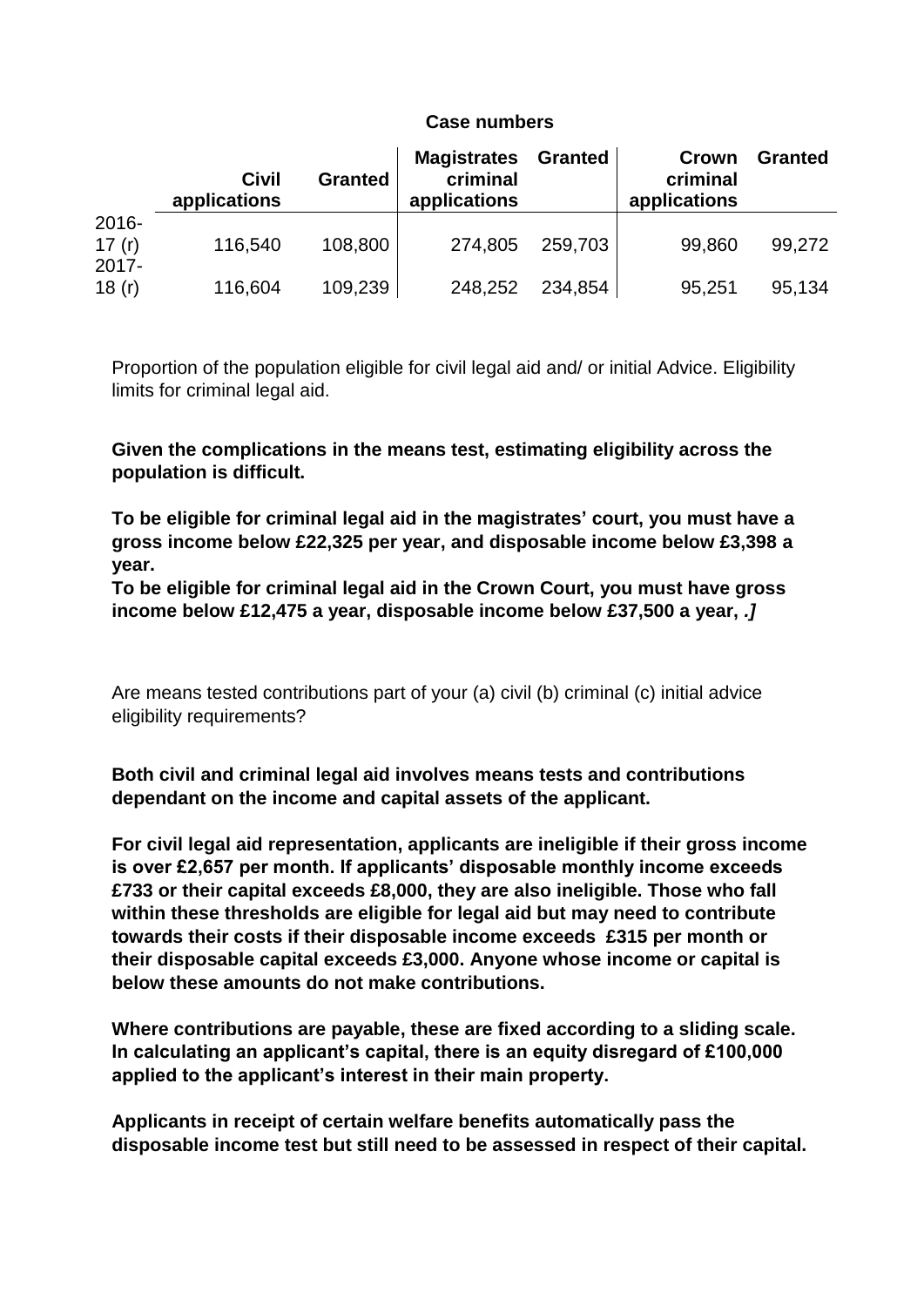**For criminal legal aid, there is no means test or contributions for advice in a police station.**

**There are no contributions payable for representation at the magistrate's courts – the income based means test operates as an 'in/out' scheme.** 

**For Crown Courts, defendants are liable to income contributions if their disposable income is between £3,398-£37,500 a year. If their disposable income is above this range, applicants are ineligible for legal aid, subject to a hardship review provision.**

**An income contribution order comprises six payments made on a monthly basis, with the payments capped according to the category of offence charged.** 

**If convicted at the Crown Court, the defendant may be asked to pay some or all of the legal aid costs they have incurred from capital (subject to an exemption on the first £30,000 of their capital assets).**

**Defendants automatically get legal aid for legal representation in court if they are in receipt of certain welfare benefits or are under 18 years.**

In your jurisdiction, are legal aided litigants who lose their case liable to pay the other side's legal expenses/ costs?

**Yes, the losing party may have to pay their opponent's costs. However, it is usually possible to argue that because the losing litigant was in receipt of legal aid they cannot pay their opponent's costs. The court will usually make a "Costs Order", but say that it is not to be enforced until it can be shown that the losing litigant has the money to pay.**

5. Quality Assurance:

System used – Complaints to LAO, Complaints to the Bar Association/ Law Society, Client Satisfaction questionnaires / interviews, CLE, Mentoring, Peer Review, Supervisor audit, Observation or video/audio tape etc?

**Complaints in relation to Legal Aid Agency staff and/or processes involved in the administration of legal aid are made directly to the LAA.** 

**There are several appeals process that applicants can apply to if they are unsuccessful in their legal aid claim. These range from appeals to an independent review body made up of practicing solicitors and barristers for high cost cases, to an internal LAA reviewer or independent cost assessor**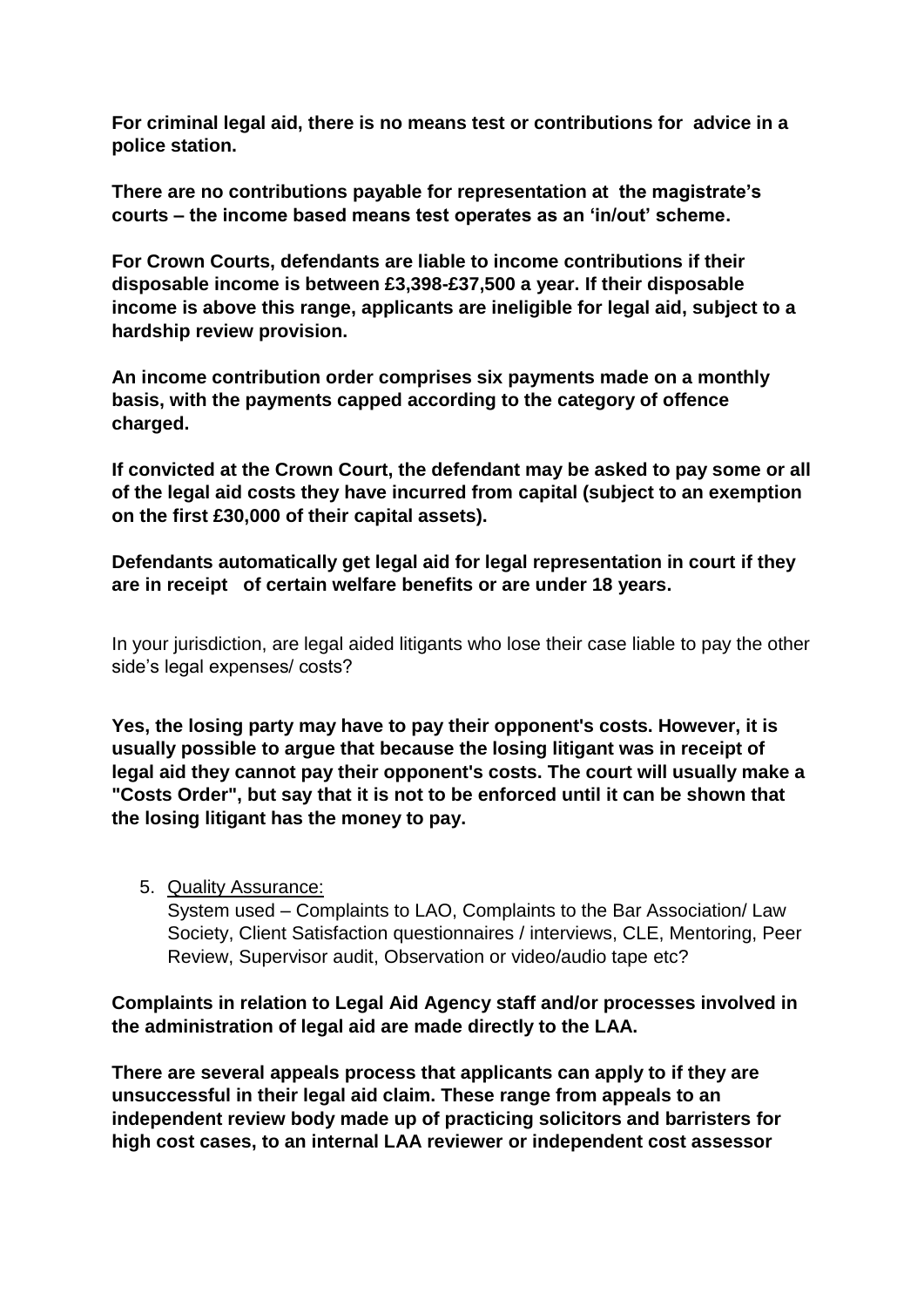**who will carry out a review of the original decision considering the representations made.**

## **Complaints about a solicitor should be referred to the Solicitor's Regulation Authority or the Legal Ombudsman.**

What requirements are there (if any) for lawyers and others who wish to provide legal aid, other than membership of the Bar / professional association e.g. registration, experience, special exams, interviews, upper or lower limits on number of cases undertaken annually etc?

### **None**

6. Public Legal Education:

Initiatives in last two years to increase public awareness of the availability of PFLS/ legal aid in your jurisdiction and how to access it. (Include any particular approach for those in remote areas or those with special legal needs).

IT packages introduced to enhance access for the public. Has there been a country wide Needs Assessment study in your jurisdiction in recent years, looking at the distribution of justiciable problems and how the public respond to them?

## **Legal Support Action Plan**

**In February we launched the Legal Support Action Plan which announces a series of pilots we are running over the next two years. One of these is an awareness campaign which aims to make the public aware of what sort of issues they can get legal aid for.**

## **Government Support**

**The Government has supported both the Citizenship Foundation's Magistrates' Court Mock Trial competition for 12-14 year olds since its creation in 1993 and the Bar Mock Trials competition for 15-18 year olds since its creation in 1990.** 

**As well as financial support, HMCTS provides financial in-kind support for the Citizenship Foundation's Magistrate's Court Mock Trials (MCMT) by opening the doors of over 60 Magistrates' Courts on Saturdays.** 

**4,700 students from 318 state secondary school teams took part took part in 63 heats across England, Wales and Northern Ireland in 2015. Over 1,450**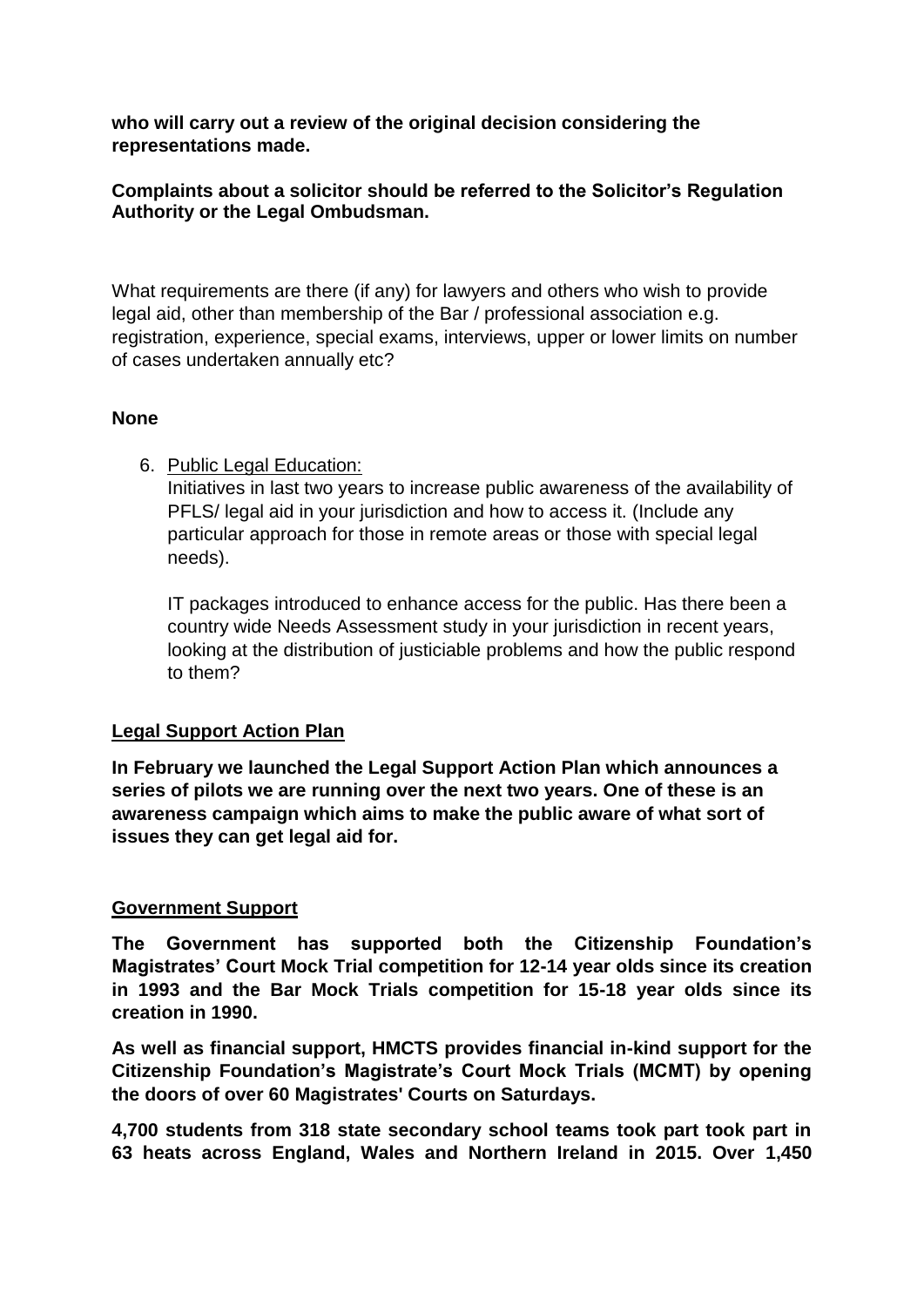**volunteers (mostly magistrates) from the legal profession gave their time to support the MCMT competition.**

**HMCTS opens over 25 crown courts on Saturdays to enable 2,790 school students from 186 state secondary schools to have a first-hand positive experience of the justice system. The Bar Mock Trial competition is made possible by the huge contribution of over 200 legal professionals (mostly barristers and judges) volunteering their time to support the young people in their preparations for, and on the day of, the competition.** 

### **The Attorney General's Office**

**The Attorney General and Solicitor General are the Government's Pro Bono champions, and as a part of this they work to further public legal education. The Solicitor General chairs a Public Legal Education Committee, which is made up of representatives from across the legal sector, including the Bar Council, Inner Temple and the judiciary, as well as legal education providers such as Citizens Advice and Young Citizens.** 

**The Public Legal Education Committee published a 10 year Vision for Public Legal Education, which has seven goals for Public Legal Education, was launched in October 2018. The seven goals aim to ensure that Public Legal Education will:**

- **1. Be supported by a robust evidence base and a body of research showing where the need is and what works best**
- **1. Be of high quality, maintained to ensure that it remains accurate, accessible and useful for the people who need it and have significant social impact.**
- **2. Universality of PLE reach across all demographics. Prioritising reaching children, young adults and vulnerable groups in significant numbers across the UK with the support of intermediaries.**
- **3. Be scaled up through delivery by the legal community.**
- **4. Harness technology and be delivered through innovative methods, both on and offline.**
- **5. Be embedded into public services and Government departments, particularly as an aspect of early intervention in health, advice and community settings.**
- **6. Be understood as beneficial and utilised by other sectors (e.g. banks, insurance, trade unions, housing).**

**The Public Legal Education Committee is now focused on working together to progress these goals.**

#### **Legal needs survey 2015**

**This large-scale survey of over 8,000 participants provides insight into people's experiences of over 16,000 legal issues.**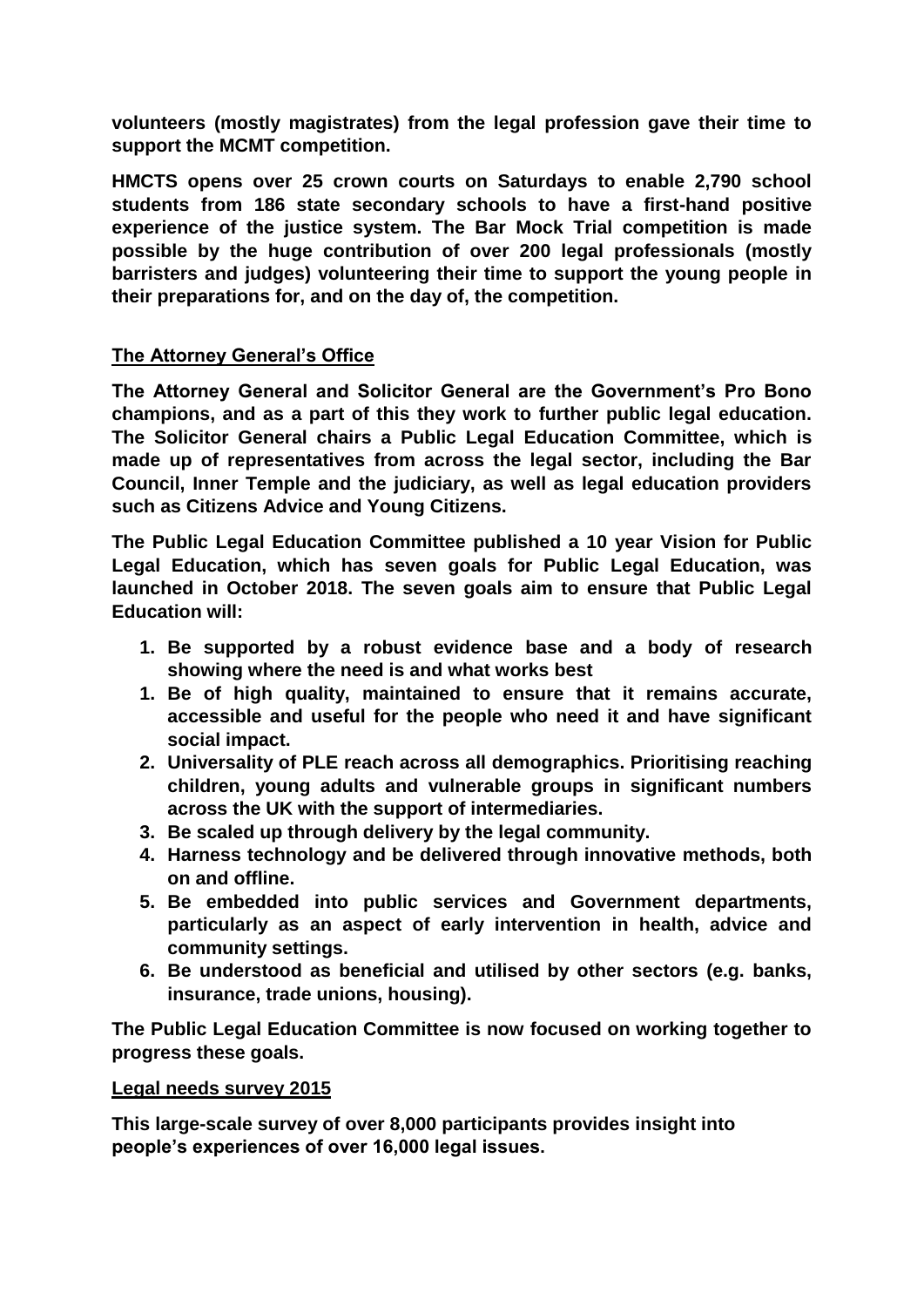**The research, conducted by Ipsos MORI on behalf of the Law Society and the Legal Services Board provides information on the different responses people take when faced with legal issues, the reasons why they respond in the way they do and how they subsequently feel about the choices they make. It also covers awareness of the scope of legal aid and attitudes towards advice providers.**

**The research comprised three components: an online survey (16+), in-depth interviews with those who had experienced legal problems and an experimental, small scale online survey of young people between the ages of 11 and 15 to identify knowledge of rights, young people's experience of legal issues and their preferences for how they might become better informed about legal rights.**

**Half the adults experienced one of 29 legal issues in the three year period before completing the survey.**

7. Alternative Sources of legal services:

What are the other principal sources of legal help for disadvantaged citizens in your jurisdiction, and how many clients do they assist annually (e.g. legal expenses insurance, trade unions, claims companies, community law clinics, university law clinics etc).

- **Legal expenses insurance exists but the uptake is very small.**
- **University law clinics use students to give free legal advice with qualified lawyers/professors overseeing.**
- **Law centres**
- **The third sector play a large role in providing free legal advice on a variety of law including housing, debt and family. Citizen's advice is a large charity with offices all around the country and links with other organisations, both third sector and local authorities. They provide advice on benefits, work, debt, consumer, housing, family, law & courts, immigration and health.**
- **Lawyers do Pro bono work, providing free legal advice to those who may not be eligible for legal aid.**
- **Advocate is the Bar's national charity that matches members of the public who need help with barristers who are willing to donate their time and expertise in deserving cases for those who are unable to obtain legal aid and cannot afford to pay.**
- **LawWorks is the solicitor's pro bono group charity which connects people in need of legal advice with the skills and expertise of lawyers willing to meet those needs for free, by supporting a network of local independent pro bono clinics. They also support charities and not-forprofit organisations by facilitating free legal advice and providing online information.**
- **'No win, no fee' conditional fee agreement (CFA) agreements are often used in personal injury cases. CFAs are a means of funding litigation,**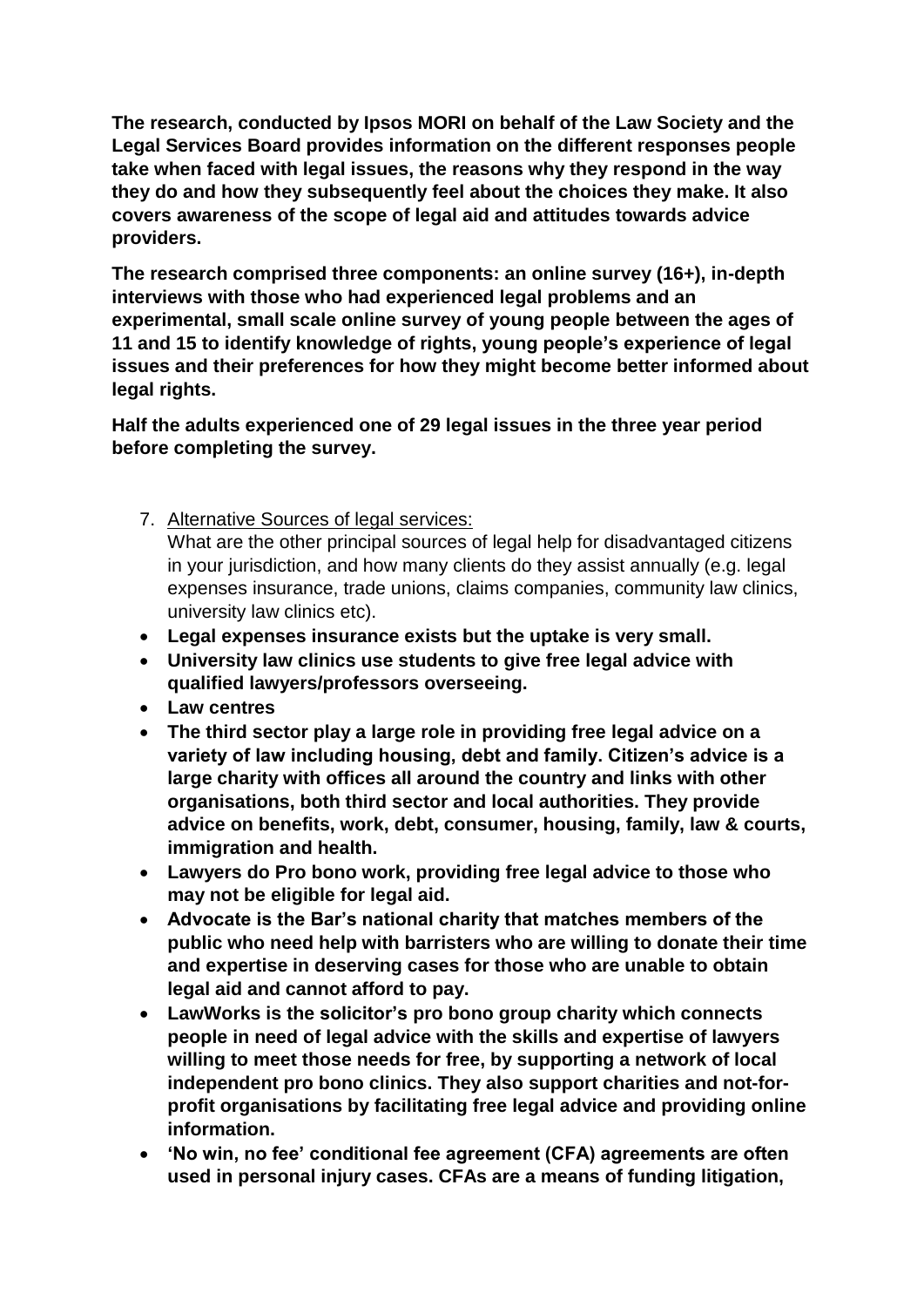**usually entered into by claimants, where the lawyer agrees not to take a fee if the claim fails. If the claim is successful, the lawyer will charge an uplift (known as a 'success fee') in addition to his base costs.**

8. Holistic legal services:

Is your jurisdiction exploring link ups between legal services providers and non-lawyer professionals e.g. health / justice partnerships, social work / justice collaboration, or other forms of "one stop shop"?

**The Legal Support Action Plan announces that we will be piloting integrated Legal support hubs. These will act as a 'one stop shop' for third sector providers to give joined-up, holistic advice for areas around social welfare.**

**We are currently exploring how legal advice can be joined up with health. There are already instances of advice providers (Newham Integrated Law Centre) working with GP services to refer patients to get legal advice. This allows advice providers to reach those who may not ordinarily engage with law clinics/legal advisors before they absolutely have to ie. When they get a court summons.** 

9. UN SDG Standard 16.3

Please identify any steps being taken to articulate and elaborate Sustainable Development Goal 16.3 in your jurisdiction.

**This year, the UK is undertaking a "Voluntary National Review" (VNR) of its progress towards meeting the SDGs. The SDGs are the UN framework for tackling the most pressing global challenges of our time and delivering transformative change. This is a process that all UN countries go through. The UK was a key player in negotiating the SDGs and the PM pledged to "drive forward the implementation of the SDGS" at the UN General Assembly in September 2016.**

**This VNR report will highlight the key policies and programmes across the UK that are contributing towards each of the Sustainable Development Goals. It will be presented to the UN in July 2019 and the PM is expected to discuss it at a Heads-of-Government level review at the UN General Assembly in September 2019.** 

**The Department for International Development and the Cabinet Office lead the approach to SDGs and the VNR, and each department is expected to contribute where relevant. Like all departments, the MoJ has mapped the SDGs to the relevant objectives and milestones within our Single Departmental Plan.** 

**We have a significant interest in the VNR from the perspective of public policy. MoJ policy teams have contributed the VNR through chapters on Goal 16 'Peace, Justice and Strong Institutions (led by the Home Office) and also**